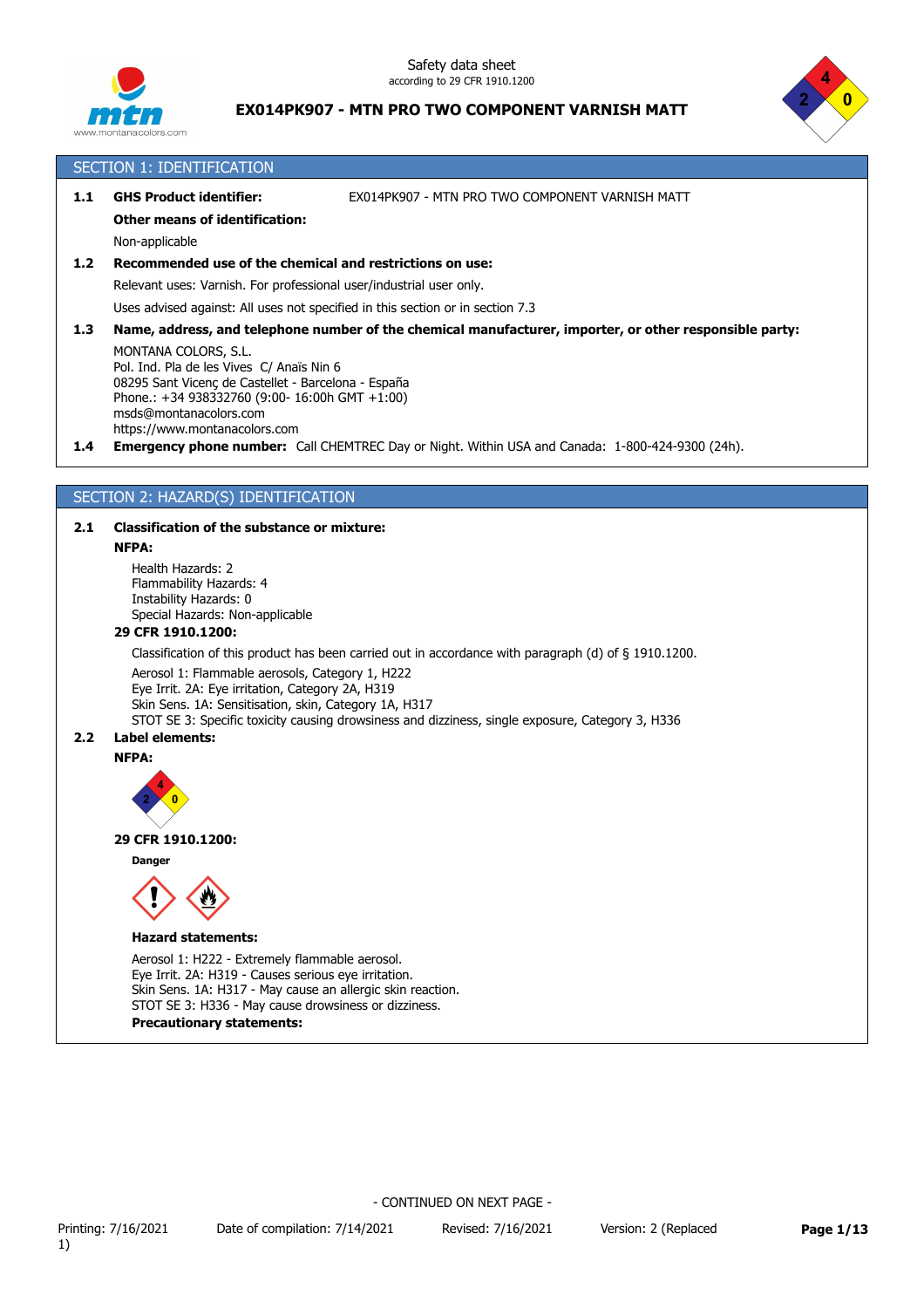Safety data sheet according to 29 CFR 1910.1200



### **EX014PK907 - MTN PRO TWO COMPONENT VARNISH MATT**



- P210: Keep away from heat, hot surfaces, sparks, open flames and other ignition sources. No smoking.
	- P211: Do not spray on an open flame or other ignition source.
	- P251: Do not pierce or burn, even after use.

SECTION 2: HAZARD(S) IDENTIFICATION (continued)

- P261: Avoid breathing spray.
- P271: Use only outdoors or in a well-ventilated area.
- P273: Avoid release to the environment.
- P302+P352: IF ON SKIN: Wash with plenty of soap and water .

P305+P351+P338: IF IN EYES: Rinse cautiously with water for several minutes. Remove contact lenses, if present and easy to do. Continue rinsing.

- P312: Call a POISON CENTER or doctor/physician if you feel unwell.
- P333+P313: If skin irritation or rash occurs: Get medical advice/attention.
- P337+P313: If eye irritation persists: Get medical advice/attention.
- P410+P412: Protect from sunlight. Do not expose to temperatures exceeding 50 °C/122°F.

P501: Dispose of contents and / or containers in accordance with regulations on hazardous waste or packaging and packaging waste respectively.

#### **Substances that contribute to the classification**

acetone; N-butyl acetate; Hydrocarbons, C9, aromatics; Ethyl acetate; Reaction mass of bis(1,2,2,6,6-pentamethyl-4-piperidyl) sebacate and methyl 1,2,2,6,6-pentamethyl-4-piperidyl sebacate; Hexamethylene diisocyanate, oligomers; 2,3 epoxypropyl neodecanoate

#### **Additional labeling:**

FEDERAL HAZARDOUS SUBSTANCES ACT REGULATIONS (§1500.130 Self-pressurized containers: labeling):

Warning—contents under pressure.

Do not puncture or incinerate container. Do not expose to heat or store at temperatures above 120 °F. Keep out of the reach of children.

### **2.3 Hazards not otherwise classified (HNOC):**

Non-applicable

### SECTION 3: COMPOSITION/INFORMATION ON INGREDIENTS

### **3.1 Substances:**

Non-applicable

### **3.2 Mixtures:**

**Chemical description:** Aerosol

### **Components:**

Remaining components are non-hazardous and/or present at amounts below reportable limits. The specific chemical identity and/or exact percentage (concentration) of composition has been withheld as a trade secret in accordance with paragraph (i) of §1910.1200.Therefore, in accordance with Appendix D to § 1910.1200, the product contains:

|      | Identification | Chemical name/Classification                                                                                                                                                   | Concentration                 |
|------|----------------|--------------------------------------------------------------------------------------------------------------------------------------------------------------------------------|-------------------------------|
| CAS: | 115-10-6       | dimethyl ether<br>$\langle \rangle$<br>Flam. Gas 1A: H220; Press. Gas: H280 - Danger                                                                                           | $30 - 50 \%$                  |
| CAS: | 67-64-1        | acetone<br><br>Eye Irrit. 2A: H319; Flam. Lig. 2: H225; STOT SE 3: H336 - Danger                                                                                               | $10 - 20%$                    |
| CAS: | 123-86-4       | N-butyl acetate<br>◇◇<br>Flam. Lig. 3: H226; STOT SE 3: H336 - Warning                                                                                                         | $10 - 20%$                    |
| CAS: | 28182-81-2     | Hexamethylene diisocyanate, oligomers<br>Acute Tox. 4: H332; Skin Sens. 1: H317; STOT SE 3: H335 - Warning                                                                     | $2,5 - 5%$                    |
| CAS: | 64742-95-6     | Hydrocarbons, C9, aromatics<br>$\langle \cdot \rangle \langle \rangle$<br>Asp. Tox. 1: H304; Flam. Lig. 3: H226; STOT SE 3: H335; STOT SE 3: H336 - Danger                     | $1 - 2,5%$                    |
| CAS: | 141-78-6       | <b>Ethyl acetate</b><br>Eye Irrit. 2A: H319; Flam. Lig. 2: H225; STOT SE 3: H336 - Danger                                                                                      | $1 - 2,5%$                    |
| CAS: | 1330-20-7      | <b>Xylene</b><br>◇◇◇<br>Acute Tox. 4: H312+H332; Asp. Tox. 1: H304; Eye Irrit. 2A: H319; Flam. Liq. 3: H226; Skin Irrit. 2: H315; STOT<br>RE 2: H373; STOT SE 3: H335 - Danger | $1 - 2,5%$                    |
| CAS: | Non-applicable | Reaction mass of bis(1,2,2,6,6-pentamethyl-4-piperidyl) sebacate and methyl 1,2,2,6,6-<br>pentamethyl-4-piperidyl sebacate<br>Skin Sens. 1A: H317 - Warning                    | $0,05 - 0,3$<br>$\frac{0}{0}$ |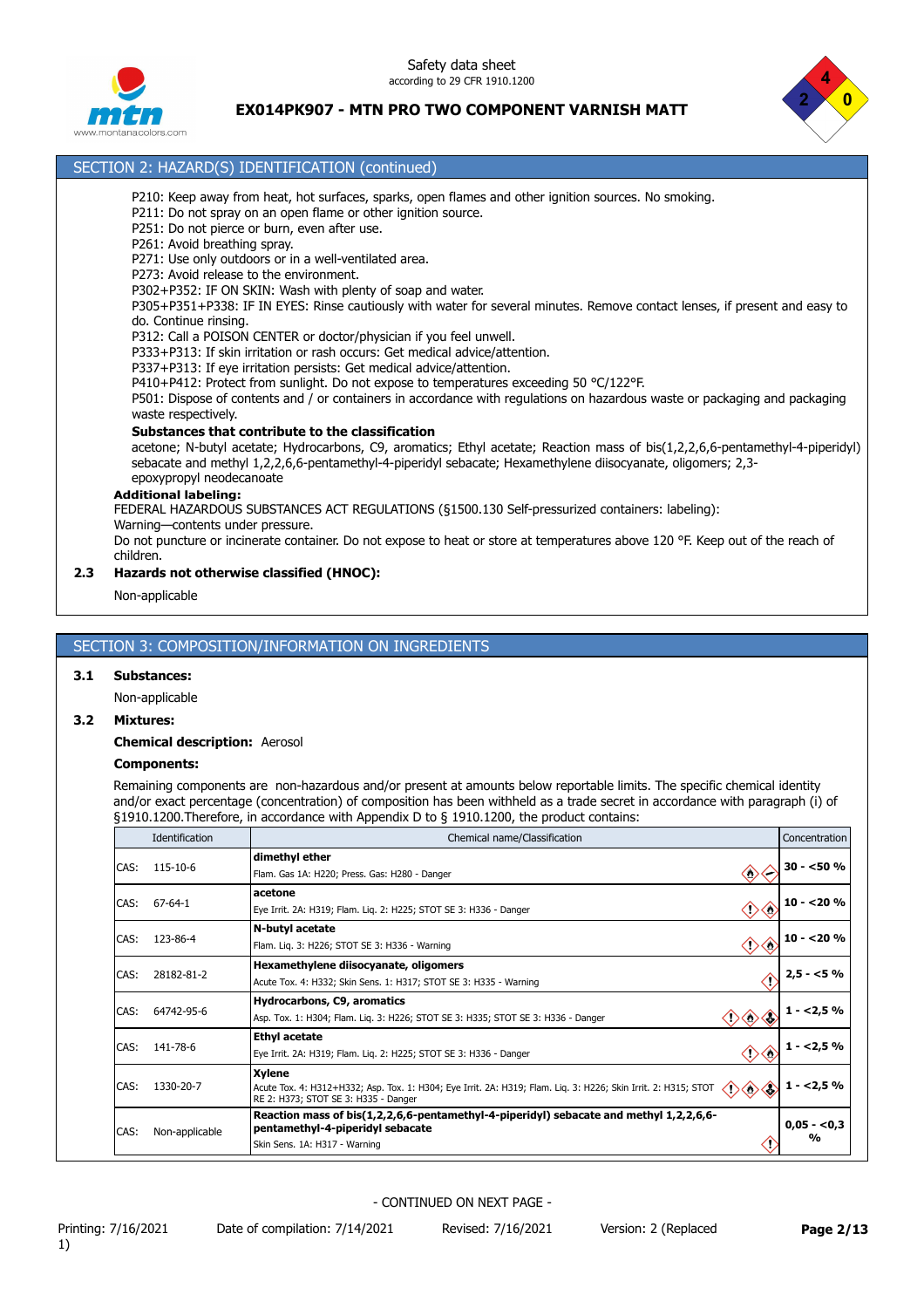



### SECTION 3: COMPOSITION/INFORMATION ON INGREDIENTS (continued)

|       | Identification | Chemical name/Classification                                                                |    | <b>Concentration</b> |
|-------|----------------|---------------------------------------------------------------------------------------------|----|----------------------|
|       |                | 2,3-epoxypropyl neodecanoate                                                                |    | $0.05 - 0.3$         |
| ICAS: | 26761-45-5     | Muta. 2: H341; Skin Sens. 1: H317 - Warning                                                 | つの | %                    |
|       |                | To obtain more information on the hazards of the substances consult sections 11, 12 and 16. |    |                      |

#### SECTION 4: FIRST-AID MEASURES

### **4.1 Description of necessary measures:**

The symptoms resulting from intoxication can appear after exposure, therefore, in case of doubt, seek medical attention for direct exposure to the chemical product or persistent discomfort, showing the SDS of this product.

#### **By inhalation:**

Remove the person affected from the area of exposure, provide with fresh air and keep at rest. In serious cases such as cardiorespiratory failure, artificial resuscitation techniques will be necessary (mouth to mouth resuscitation, cardiac massage, oxygen supply, etc.) requiring immediate medical assistance.

#### **By skin contact:**

May cause an allergic skin reaction. In case of contact it is recommended to clean the affected area thoroughly with water and neutral soap. In case of modifications on the skin (stinging, redness, rashes, blisters,…), seek medical advice with this Safety data Sheet

#### **By eye contact:**

Rinse eyes thoroughly with lukewarm water for at least 15 minutes. Do not allow the person affected to rub or close their eyes. If the injured person uses contact lenses, these should be removed unless they are stuck to the eyes, as this could cause further damage. In all cases, after cleaning, a doctor should be consulted as quickly as possible with the SDS of the product.

### **By ingestion/aspiration:**

Do not induce vomiting, but if it does happen keep the head down to avoid aspiration. Keep the person affected at rest. Rinse out the mouth and throat, as they may have been affected during ingestion.

### **4.2 Most important symptoms/effects, acute and delayed:**

Acute and delayed effects are indicated in sections 2 and 11.

### **4.3 Indication of immediate medical attention and special treatment needed, if necessary:**

Non-applicable

### SECTION 5: FIRE-FIGHTING MEASURES

### **5.1 Suitable (and unsuitable) extinguishing media:**

#### **Suitable extinguishing media:**

If possible use polyvalent powder fire extinguishers (ABC powder), alternatively use foam or carbon dioxide extinguishers (CO₂).

#### **Unsuitable extinguishing media:**

IT IS RECOMMENDED NOT to use full jet water as an extinguishing agent.

### **5.2 Specific hazards arising from the chemical:**

As a result of combustion or thermal decomposition reactive sub-products are created that can become highly toxic and, consequently, can present a serious health risk.

### **5.3 Special protective equipment and precautions for fire-fighters:**

Depending on the magnitude of the fire it may be necessary to use full protective clothing and individual respiratory equipment. Minimum emergency facilities and equipment should be available (fire blankets, portable first aid kit,...) **Additional provisions:**

As in any fire, prevent human exposure to fire, smoke, fumes or products of combustion. Only properly trained personnel should be involved in firefighting. Evacuate nonessential personnel from the fire area. Destroy any source of ignition. In case of fire, refrigerate the storage containers and tanks for products susceptible to inflammation. Avoid spillage of the products used to extinguish the fire into an aqueous medium.

### SECTION 6: ACCIDENTAL RELEASE MEASURES

### **6.1 Personal precautions, protective equipment and emergency procedures:**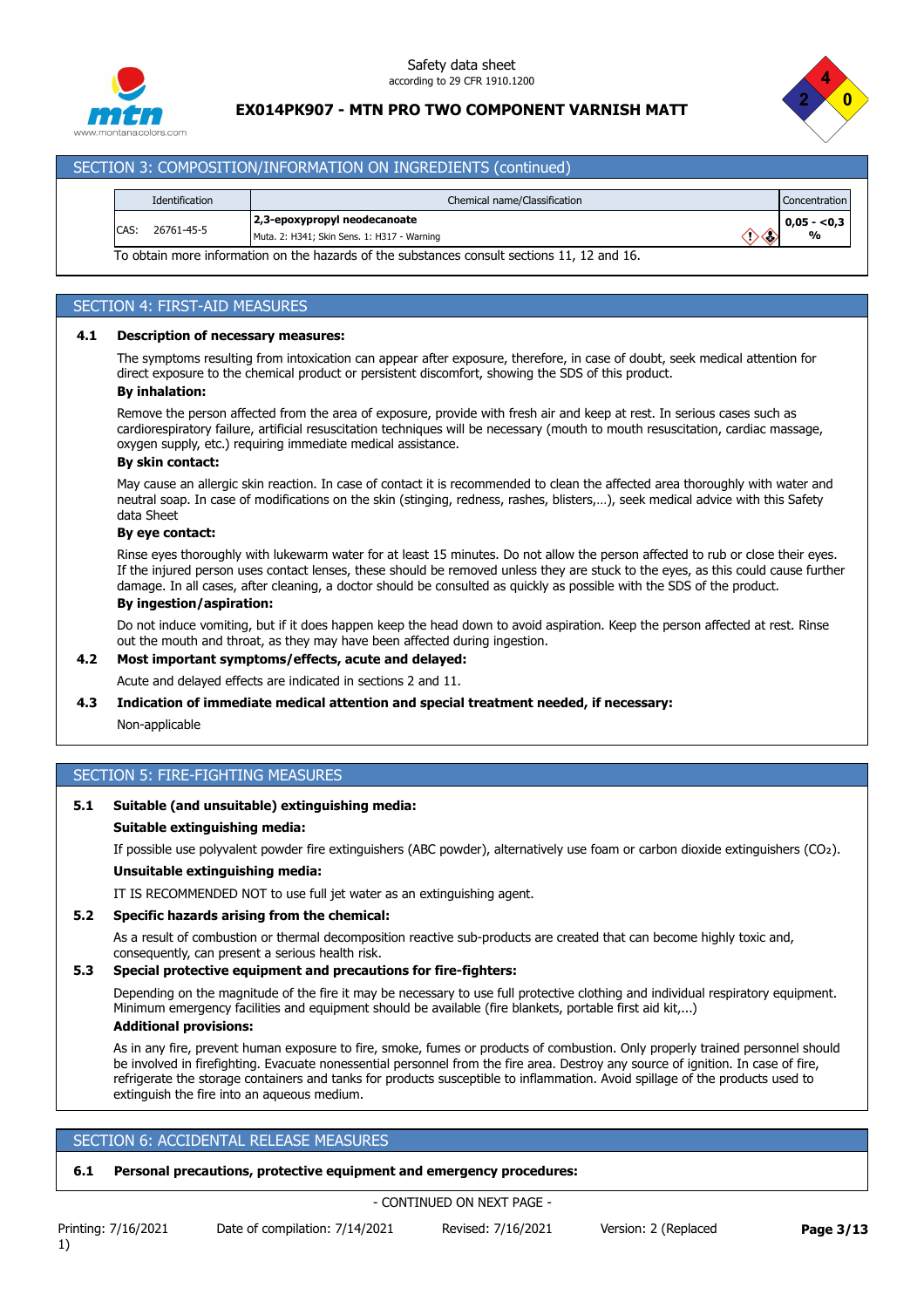Safety data sheet according to 29 CFR 1910.1200



**EX014PK907 - MTN PRO TWO COMPONENT VARNISH MATT**



### SECTION 6: ACCIDENTAL RELEASE MEASURES (continued)

Isolate leaks provided that there is no additional risk for the people performing this task. Evacuate the area and keep out those without protection. Personal protection equipment must be used against potential contact with the spilt product (See section 8). Above all prevent the formation of any vapour-air flammable mixtures, through either ventilation or the use of an inertization agent. Destroy any source of ignition. Eliminate electrostatic charges by interconnecting all the conductive surfaces on which static electricity could form, and also ensuring that all surfaces are connected to the ground.

#### **6.2 Environmental precautions:**

This product is not classified as hazardous to the environment. Keep product away from drains, surface and underground water.

#### **6.3 Methods and materials for containment and cleaning up:**

It is recommended:

Absorb the spillage using sand or inert absorbent and move it to a safe place. Do not absorb in sawdust or other combustible absorbents. For any concern related to disposal consult section 13.

### **6.4 Reference to other sections:**

See sections 8 and 13.

### SECTION 7: HANDLING AND STORAGE

#### **7.1 Precautions for safe handling:**

A.- Precautions for safe manipulation

Comply with the current standards 29 CFR 1910 Occupational Safety and Health Standards. Keep containers hermetically sealed. Control spills and residues, destroying them with safe methods (section 6). Avoid leakages from the container. Maintain order and cleanliness where dangerous products are used.

B.- Technical recommendations for the prevention of fires and explosions

Avoid the evaporation of the product as it contains flammable substances, which could form flammable vapour/air mixtures in the presence of sources of ignition. Control sources of ignition (mobile phones, sparks,...) and transfer at slow speeds to avoid the creation of electrostatic charges. Consult section 10 for conditions and materials that should be avoided.

C.- Technical recommendations to prevent ergonomic and toxicological risks

Do not eat or drink during the process, washing hands afterwards with suitable cleaning products.

D.- Technical recommendations to prevent environmental risks

It is recommended to have absorbent material available at close proximity to the product (See subsection 6.3)

### **7.2 Conditions for safe storage, including any incompatibilities:**

A.- Technical measures for storage

| Minimum Temp.: | 41 OF      |
|----------------|------------|
| Maximum Temp.: | 86 OF      |
| Maximum time:  | 120 Months |

### B.- General conditions for storage

Avoid sources of heat, radiation, static electricity and contact with food. For additional information see subsection 10.5

### **7.3 Specific end use(s):**

Except for the instructions already specified it is not necessary to provide any special recommendation regarding the uses of this product.

### SECTION 8: EXPOSURE CONTROLS/PERSONAL PROTECTION

### **8.1 Control parameters:**

Substances whose occupational exposure limits have to be monitored in the workplace:

US. OSHA Table Z-1 Limits for Air Contaminants (29 CFR 1910.1000):

| Identification  | Occupational exposure limits        |           |                         |
|-----------------|-------------------------------------|-----------|-------------------------|
| acetone         | 8-hour TWA PEL                      | 1000 ppm  | 2400 mg/m <sup>3</sup>  |
| CAS: 67-64-1    | Ceiling Values - TWA<br><b>IPEL</b> |           |                         |
| N-butyl acetate | 8-hour TWA PEL                      | $150$ ppm | $710$ mg/m <sup>3</sup> |
| CAS: 123-86-4   | Ceiling Values - TWA<br>PEL         |           |                         |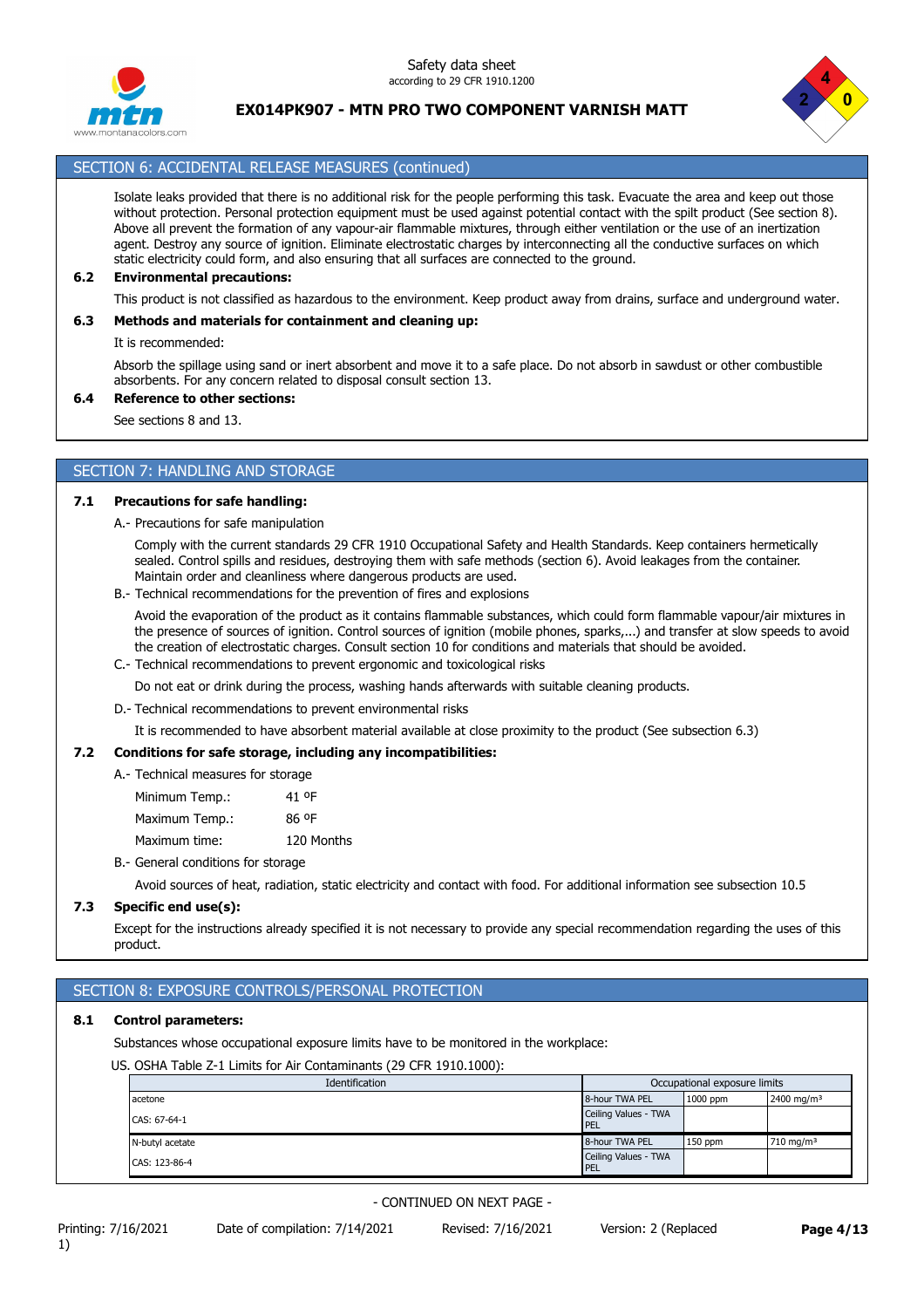



### SECTION 8: EXPOSURE CONTROLS/PERSONAL PROTECTION (continued)

### US. OSHA Table Z-1 Limits for Air Contaminants (29 CFR 1910.1000):

| Identification | Occupational exposure limits |           |                        |
|----------------|------------------------------|-----------|------------------------|
| Ethyl acetate  | 8-hour TWA PEL               | 400 ppm   | 1400 mg/m <sup>3</sup> |
| CAS: 141-78-6  | Ceiling Values - TWA<br>PEL  |           |                        |
| Xvlene         | 8-hour TWA PEL               | $100$ ppm | 435 mg/m $3$           |
| CAS: 1330-20-7 | Ceiling Values - TWA<br>PEL  |           |                        |

#### US. ACGIH Threshold Limit Values:

| Identification  |                 | Occupational exposure limits |
|-----------------|-----------------|------------------------------|
| dimethyl ether  | <b>TLV-TWA</b>  | 1000 ppm                     |
| CAS: 115-10-6   | <b>TLV-STEL</b> |                              |
| acetone         | <b>TLV-TWA</b>  | 250 ppm                      |
| CAS: 67-64-1    | <b>TLV-STEL</b> | 500 ppm                      |
| N-butyl acetate | <b>TLV-TWA</b>  | 20 ppm                       |
| CAS: 123-86-4   | <b>TLV-STEL</b> |                              |
| Ethyl acetate   | <b>TLV-TWA</b>  | 150 ppm                      |
| CAS: 141-78-6   | <b>TLV-STEL</b> |                              |
| Xylene          | <b>TLV-TWA</b>  | $100$ ppm                    |
| CAS: 1330-20-7  | <b>TLV-STEL</b> | 150 ppm                      |

CALIFORNIA- TABLE AC-1 PERMISSIBLE EXPOSURE LIMITS FOR CHEMICAL CONTAMINANTS:

| Identification  | Occupational exposure limits |           |                        |
|-----------------|------------------------------|-----------|------------------------|
| acetone         | PEL                          | 500 ppm   | 1200 mg/m <sup>3</sup> |
| CAS: 67-64-1    | <b>STEL</b>                  | 750 ppm   | 1780 mg/m <sup>3</sup> |
| N-butyl acetate | <b>PEL</b>                   | 150 ppm   | 710 mg/m <sup>3</sup>  |
| CAS: 123-86-4   | <b>STEL</b>                  | 200 ppm   | 950 mg/m $3$           |
| Ethyl acetate   | <b>PEL</b>                   | 400 ppm   | 1400 mg/m <sup>3</sup> |
| CAS: 141-78-6   | <b>STEL</b>                  |           |                        |
| Xylene          | <b>PEL</b>                   | $100$ ppm | 435 mg/m <sup>3</sup>  |
| CAS: 1330-20-7  | <b>STEL</b>                  | 150 ppm   | 655 mg/m $3$           |

### **8.2 Appropriate engineering controls:**

A.- Individual protection measures, such as personal protective equipment

As a preventative measure it is recommended to use basic Personal Protection Equipment. For more information on Personal Protection Equipment (storage, use, cleaning, maintenance, class of protection,...) consult the information leaflet provided by the manufacturer. For more information see subsection 7.1. All information contained herein is a recommendation, the information on clothing performance must be combined with professional judgment, and a clear understanding of the clothing application, to provide the best protection to the worker. All chemical protective clothing use must be based on a hazard assessment to determine the risks for exposure to chemicals and other hazards. Conduct hazard assessments in accordance with 29 CFR 1910.132.

B.- Respiratory protection

| Pictogram                                                    | <b>PPE</b>                                   | Remarks                                                                                                                                                                                                                            |
|--------------------------------------------------------------|----------------------------------------------|------------------------------------------------------------------------------------------------------------------------------------------------------------------------------------------------------------------------------------|
| $\sum_{n=0}$<br>Mandatory<br>respiratory tract<br>protection | Filter mask for gases, vapours and particles | Replace when an increase in resistence to breathing is observed and/or a smell or<br>taste of the contaminant is detected. Use respirator in accordance with<br>manufacturer's use limitations and OSHA standard 1910.134 (29CFR). |

C.- Specific protection for the hands

| Pictogram                                                      | <b>PPE</b>                                | Remarks                                                                                                                                                                                                                                                                                                     |
|----------------------------------------------------------------|-------------------------------------------|-------------------------------------------------------------------------------------------------------------------------------------------------------------------------------------------------------------------------------------------------------------------------------------------------------------|
| <b>AND</b><br>$\blacktriangle$<br>Mandatory hand<br>protection | NON-disposable chemical protective gloves | The Breakthrough Time indicated by the manufacturer must exceed the period<br>during which the product is being used. Do not use protective creams after the<br>product has come into contact with skin. Use gloves in accordance with<br>manufacturer's use limitations and OSHA standard 1910.138 (29CFR) |

As the product is a mixture of several substances, the resistance of the glove material can not be calculated in advance with total reliability and has therefore to be checked prior to the application.

D.- Ocular and facial protection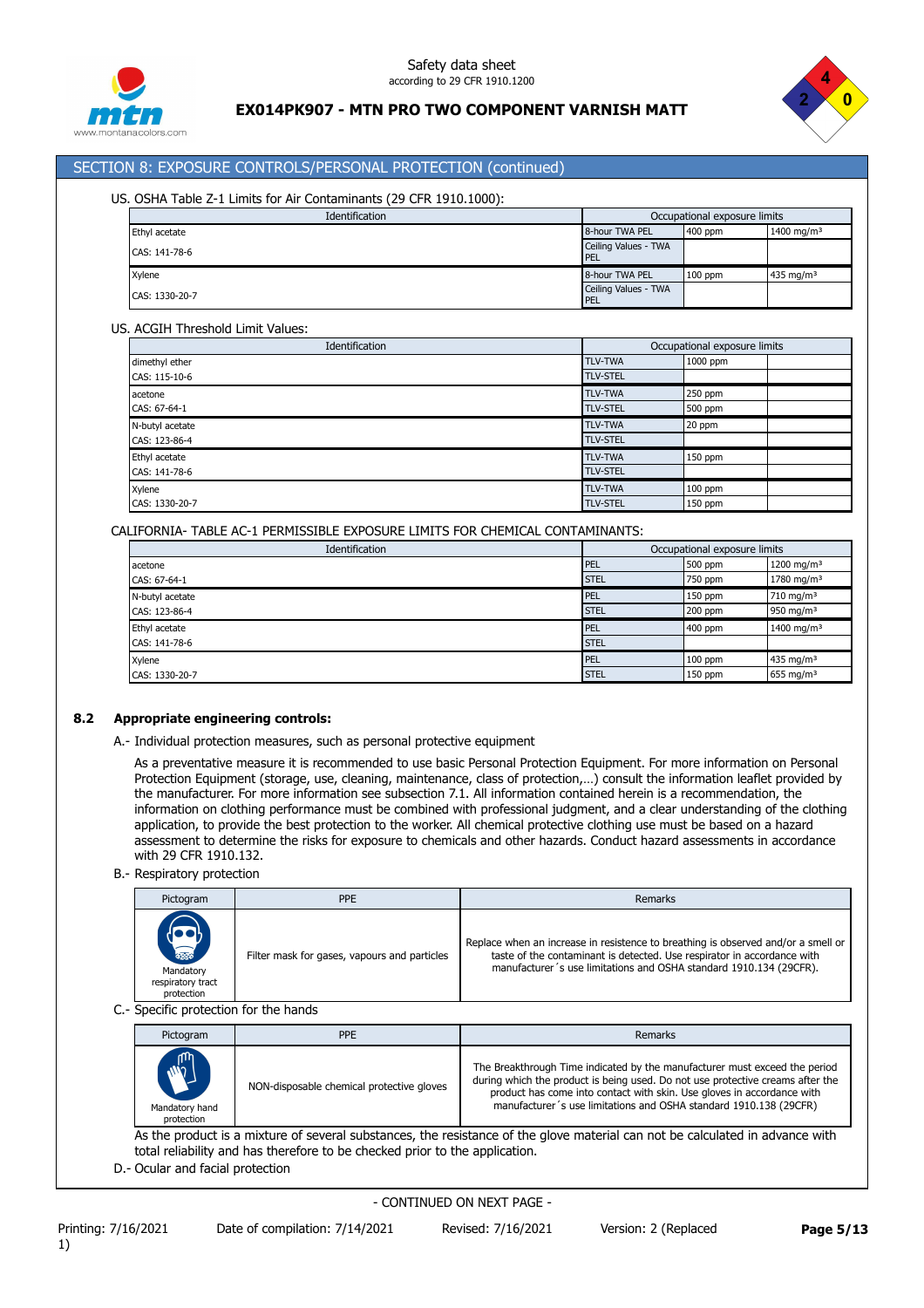



# SECTION 8: EXPOSURE CONTROLS/PERSONAL PROTECTION (continued)

|     | Pictogram<br>Mandatory face<br>protection                     |                                                                                                        | <b>PPE</b><br>Clean daily and disinfect periodically according to the manufacturer's instructions.<br>Use if there is a risk of splashing. Use this PPE in accordance with manufacturer's<br>Face shield<br>use limitations and OSHA standard 1910.133 (29CFR) |                                             | Remarks                                                                                        |                                                                                                                             |  |
|-----|---------------------------------------------------------------|--------------------------------------------------------------------------------------------------------|----------------------------------------------------------------------------------------------------------------------------------------------------------------------------------------------------------------------------------------------------------------|---------------------------------------------|------------------------------------------------------------------------------------------------|-----------------------------------------------------------------------------------------------------------------------------|--|
|     |                                                               |                                                                                                        |                                                                                                                                                                                                                                                                |                                             |                                                                                                |                                                                                                                             |  |
|     | E.- Bodily protection                                         |                                                                                                        |                                                                                                                                                                                                                                                                |                                             |                                                                                                |                                                                                                                             |  |
|     | Pictogram                                                     |                                                                                                        | <b>PPE</b>                                                                                                                                                                                                                                                     | <b>Remarks</b>                              |                                                                                                |                                                                                                                             |  |
|     | Mandatory complete<br>body protection                         |                                                                                                        | Disposable clothing for protection against<br>chemical risks, with antistatic and fireproof<br>properties                                                                                                                                                      |                                             | For professional use only. Clean periodically according to the manufacturer's<br>instructions. |                                                                                                                             |  |
|     | Mandatory foot<br>protection                                  | Safety footwear for protection against chemical<br>risk, with antistatic and heat resistant properties |                                                                                                                                                                                                                                                                | Replace boots at any sign of deterioration. |                                                                                                |                                                                                                                             |  |
|     | F.- Additional emergency measures                             |                                                                                                        |                                                                                                                                                                                                                                                                |                                             |                                                                                                |                                                                                                                             |  |
|     | Emergency measure                                             |                                                                                                        | <b>Standards</b>                                                                                                                                                                                                                                               |                                             | Emergency measure                                                                              | Standards                                                                                                                   |  |
|     | Emergency shower                                              |                                                                                                        | ANSI Z358-1<br>ISO 3864-1:2011, ISO 3864-4:2011                                                                                                                                                                                                                |                                             | ဏ<br>Eyewash stations                                                                          | DIN 12 899<br>ISO 3864-1:2011, ISO 3864-4:2011                                                                              |  |
|     | V.O.C. (Subpart C - Consumer):<br>V.O.C. (Coatings) at 68 °F: |                                                                                                        | spillage of both the product and its container. For additional information see subsection 7.1.D<br>National volatile organic compound emission standards (40 CFR Part 59):<br>62.4 % weight<br>522.91 kg/m <sup>3</sup> (522.91 g/L)                           |                                             |                                                                                                | In accordance with the community legislation for the protection of the environment it is recommended to avoid environmental |  |
| 9.1 |                                                               |                                                                                                        | SECTION 9: PHYSICAL AND CHEMICAL PROPERTIES<br>Information on basic physical and chemical properties:                                                                                                                                                          |                                             |                                                                                                |                                                                                                                             |  |
|     |                                                               |                                                                                                        | For complete information see the product datasheet.                                                                                                                                                                                                            |                                             |                                                                                                |                                                                                                                             |  |
|     | <b>Appearance:</b>                                            |                                                                                                        |                                                                                                                                                                                                                                                                |                                             |                                                                                                |                                                                                                                             |  |
|     | Physical state at 68 °F:                                      |                                                                                                        | Aerosol                                                                                                                                                                                                                                                        |                                             |                                                                                                |                                                                                                                             |  |
|     | Appearance:                                                   |                                                                                                        |                                                                                                                                                                                                                                                                | Not available                               |                                                                                                |                                                                                                                             |  |
|     | Color:                                                        |                                                                                                        |                                                                                                                                                                                                                                                                | Colorless                                   |                                                                                                |                                                                                                                             |  |
|     | Odor:                                                         |                                                                                                        |                                                                                                                                                                                                                                                                | Not available                               |                                                                                                |                                                                                                                             |  |
|     | Odour threshold:                                              |                                                                                                        |                                                                                                                                                                                                                                                                | Non-applicable *                            |                                                                                                |                                                                                                                             |  |
|     | <b>Volatility:</b>                                            |                                                                                                        |                                                                                                                                                                                                                                                                |                                             |                                                                                                |                                                                                                                             |  |
|     | Boiling point at atmospheric pressure:                        |                                                                                                        |                                                                                                                                                                                                                                                                | -13 ºF (Propellant)                         |                                                                                                |                                                                                                                             |  |
|     | Vapour pressure at 68 °F:                                     |                                                                                                        |                                                                                                                                                                                                                                                                | Non-applicable *                            |                                                                                                |                                                                                                                             |  |
|     | Vapour pressure at 122 °F:                                    |                                                                                                        |                                                                                                                                                                                                                                                                | Non-applicable *                            |                                                                                                |                                                                                                                             |  |
|     | Evaporation rate at 68 °F:                                    |                                                                                                        |                                                                                                                                                                                                                                                                | Non-applicable *                            |                                                                                                |                                                                                                                             |  |
|     | <b>Product description:</b>                                   |                                                                                                        |                                                                                                                                                                                                                                                                |                                             |                                                                                                |                                                                                                                             |  |
|     | Density at 68 °F:                                             |                                                                                                        |                                                                                                                                                                                                                                                                | 838 kg/m <sup>3</sup>                       |                                                                                                |                                                                                                                             |  |
|     | Relative density at 68 °F:<br>Dynamic viscosity at 68 °F:     |                                                                                                        |                                                                                                                                                                                                                                                                | Non-applicable *<br>Non-applicable *        |                                                                                                |                                                                                                                             |  |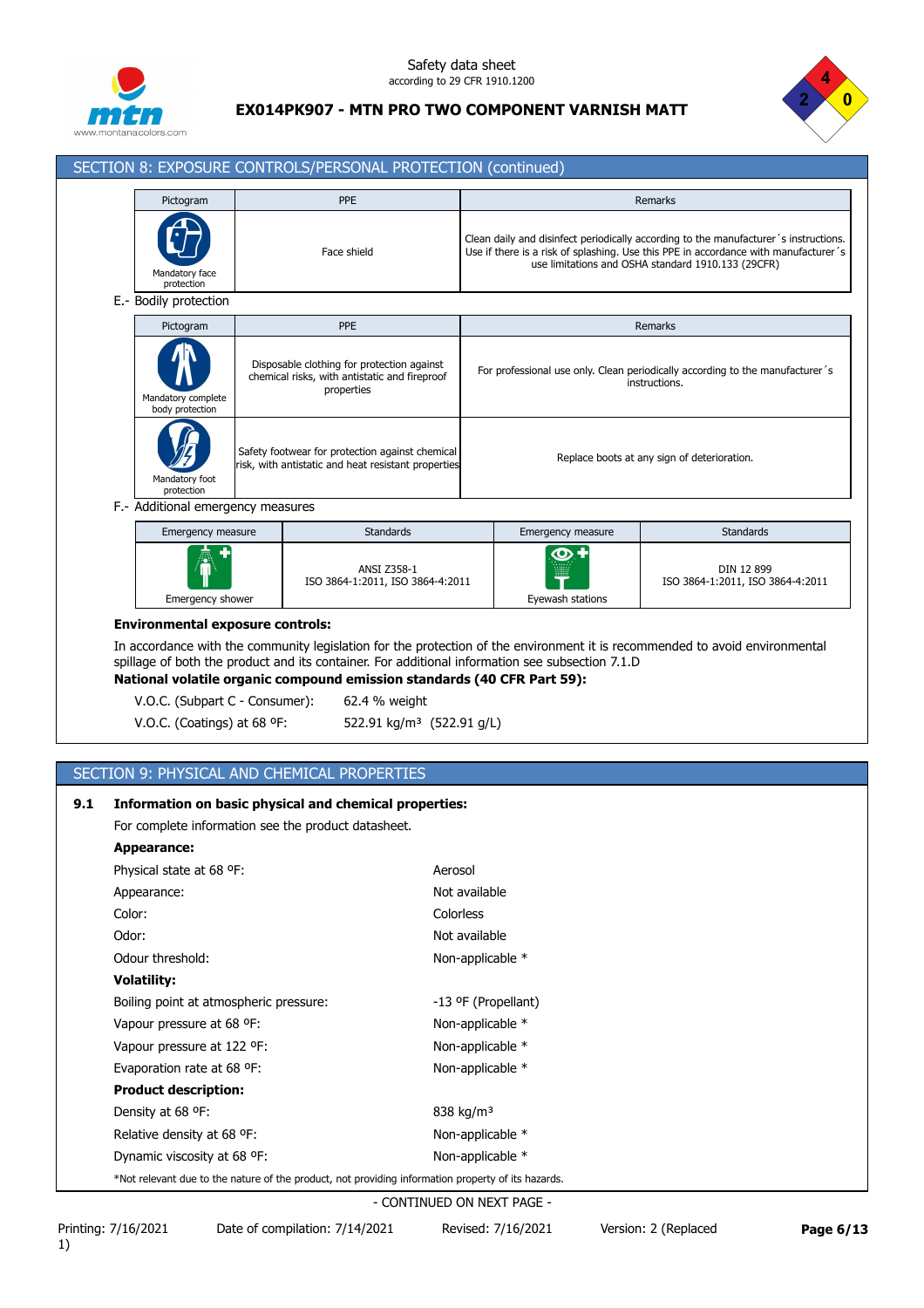



|     | SECTION 9: PHYSICAL AND CHEMICAL PROPERTIES (continued)                                            |                     |
|-----|----------------------------------------------------------------------------------------------------|---------------------|
|     | Kinematic viscosity at 68 °F:                                                                      | Non-applicable *    |
|     | Kinematic viscosity at 104 °F:                                                                     | Non-applicable *    |
|     | Concentration:                                                                                     | Non-applicable *    |
|     | pH:                                                                                                | Non-applicable *    |
|     | Vapour density at 68 °F:                                                                           | Non-applicable *    |
|     | Partition coefficient n-octanol/water 68 ºF:                                                       | Non-applicable *    |
|     | Solubility in water at 68 °F:                                                                      |                     |
|     | Solubility properties:                                                                             | Non-applicable *    |
|     | Decomposition temperature:                                                                         | Non-applicable *    |
|     | Melting point/freezing point:                                                                      | Non-applicable *    |
|     | Recipient pressure:                                                                                | Non-applicable *    |
|     | Explosive properties:                                                                              | Non-applicable *    |
|     | Oxidising properties:                                                                              | Non-applicable *    |
|     | <b>Flammability:</b>                                                                               |                     |
|     | Flash Point:                                                                                       | -42 ºF (Propellant) |
|     | Heat of combustion:                                                                                | Non-applicable *    |
|     | Flammability (solid, gas):                                                                         | Non-applicable *    |
|     | Autoignition temperature:                                                                          | 464 ºF (Propellant) |
|     | Lower flammability limit:                                                                          | Non-applicable *    |
|     | Upper flammability limit:                                                                          | Non-applicable *    |
|     | <b>Explosive:</b>                                                                                  |                     |
|     | Lower explosive limit:                                                                             | Non-applicable *    |
|     | Upper explosive limit:                                                                             | Non-applicable *    |
| 9.2 | <b>Other information:</b>                                                                          |                     |
|     | Surface tension at 68 °F:                                                                          | Non-applicable *    |
|     | Refraction index:                                                                                  | Non-applicable *    |
|     | *Not relevant due to the nature of the product, not providing information property of its hazards. |                     |

### SECTION 10: STABILITY AND REACTIVITY

### **10.1 Reactivity:**

No hazardous reactions are expected because the product is stable under recommended storage conditions. See section 7.

#### **10.2 Chemical stability:**

Chemically stable under the conditions of storage, handling and use.

### **10.3 Possibility of hazardous reactions:**

Under the specified conditions, hazardous reactions that lead to excessive temperatures or pressure are not expected.

### **10.4 Conditions to avoid:**

Applicable for handling and storage at room temperature:

| friction<br>Shock and | Contact with air               | in temperature<br>Increase | Sunlight            | Humidity       |
|-----------------------|--------------------------------|----------------------------|---------------------|----------------|
| Not applicable        | Not<br>applicable <sup>.</sup> | <b>Risk</b><br>combustion  | Avoid direct impact | Not applicable |

### **10.5 Incompatible materials:**

| Acids                 | Water               | $\cdots$<br>Oxidising materials | materials<br>Combustible. | Others                                  |
|-----------------------|---------------------|---------------------------------|---------------------------|-----------------------------------------|
| acids<br>Avoid strona | * applicable<br>Νοι | impact<br>Avoia<br>direct       | applicable<br>Not         | : strong bases<br>Avoid<br>, alkalis or |

### **10.6 Hazardous decomposition products:**

See subsection 10.3, 10.4 and 10.5 to find out the specific decomposition products. Depending on the decomposition conditions, complex mixtures of chemical substances can be released: carbon dioxide (CO2), carbon monoxide and other organic compounds.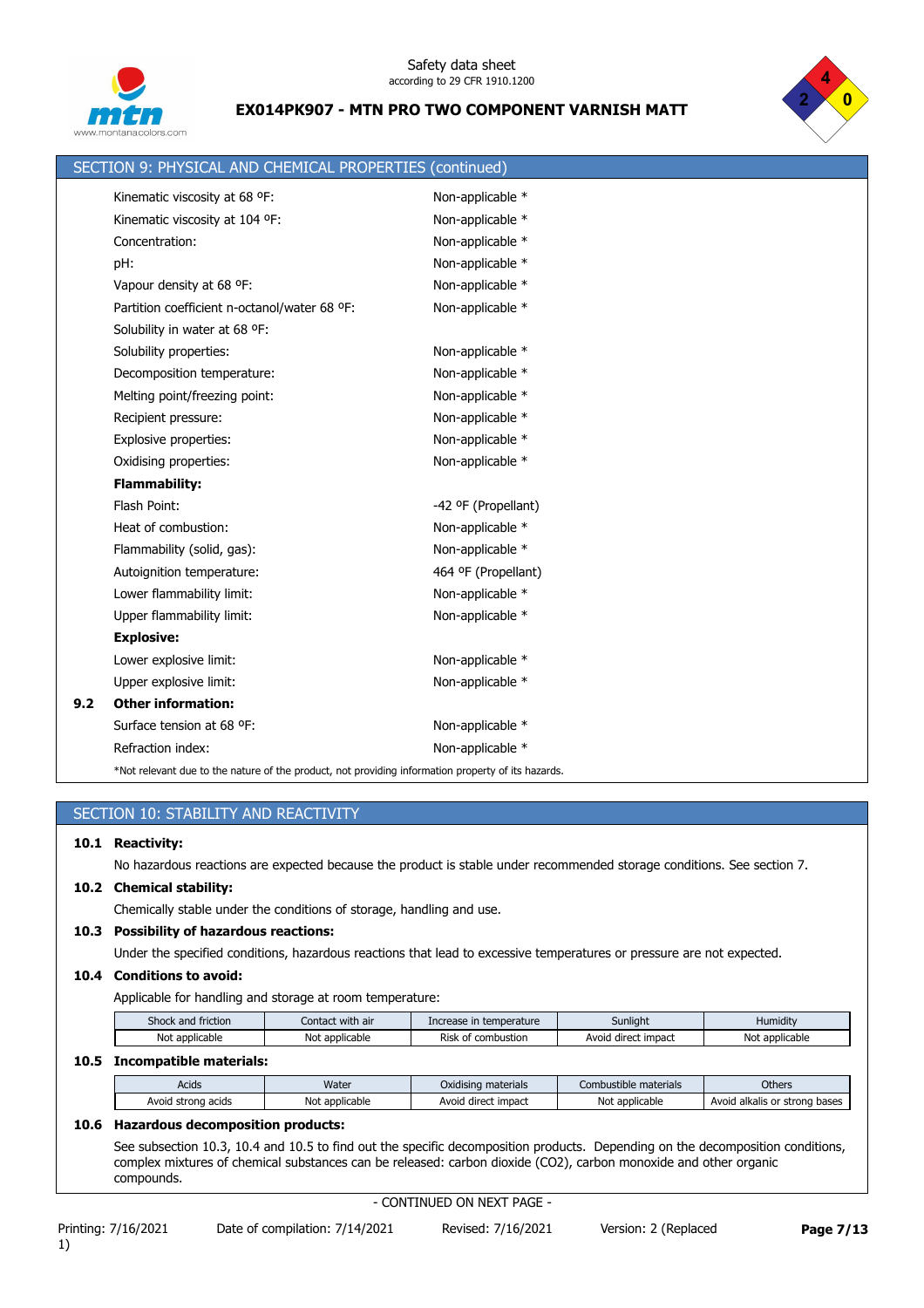



### SECTION 11: TOXICOLOGICAL INFORMATION

#### **11.1 Information on toxicological effects:**

The experimental information related to the toxicological properties of the product itself is not available

Contains glycols. With possibility of effects that are hazardous to the health, it is recommended not to breathe the vapours for long periods of time.

#### **Dangerous health implications:**

In case of exposure that is repetitive, prolonged or at concentrations higher than recommended by the occupational exposure limits, it may result in adverse effects on health depending on the means of exposure:

- A- Ingestion (acute effect):
	- Acute toxicity : Based on available data, the classification criteria are not met, as it does not contain substances classified as dangerous for consumption. For more information see section 3.
	- Corrosivity/Irritability: Based on available data, the classification criteria are not met, however it does contain substances classified as dangerous for this effect. For more information see section 3.
- B- Inhalation (acute effect):
	- Acute toxicity : Based on available data, the classification criteria are not met, however, it contains substances classified as dangerous for inhalation. For more information see section 3.
	- Corrosivity/Irritability: Based on available data, the classification criteria are not met, however, it contains substances classified as dangerous for inhalation. For more information see section 3.
- C- Contact with the skin and the eyes (acute effect):
	- Contact with the skin: Based on available data, the classification criteria are not met, however, it contains substances classified as dangerous for skin contact. For more information see section 3.
	- Contact with the eyes: Produces eye damage after contact.
- D- CMR effects (carcinogenicity, mutagenicity and toxicity to reproduction):
	- Carcinogenicity: Based on available data, the classification criteria are not met, as it does not contain substances classified as dangerous for the effects mentioned. For more information see section 3.
		- IARC: Hydrocarbons, C9, aromatics (3); Xylene (3)
	- Mutagenicity: Based on available data, the classification criteria are not met, however, it contains substances classified as dangerous with mutagenic effects. For more information see section 3.
	- Reproductive toxicity: Based on available data, the classification criteria are not met, as it does not contain substances classified as dangerous for this effect. For more information see section 3.
- E- Sensitizing effects:
	- Respiratory: Based on available data, the classification criteria are not met, as it does not contain substances classified as dangerous with sensitising effects. For more information see section 3.
	- Cutaneous: Prolonged contact with the skin can result in episodes of allergic contact dermatitis.
- F- Specific target organ toxicity (STOT) single exposure:

Exposure in high concentration can cause a breakdown in the central nervous system causing headache, dizziness, vertigo, nausea, vomiting, confusion, and in serious cases, loss of consciousness.

- G- Specific target organ toxicity (STOT)-repeated exposure:
	- Specific target organ toxicity (STOT)-repeated exposure: Based on available data, the classification criteria are not met, however it does contain substances classified as dangerous for this effect. For more information see section 3.
	- Skin: Based on available data, the classification criteria are not met, as it does not contain substances classified as dangerous for this effect. For more information see section 3.
- H- Aspiration hazard:

Based on available data, the classification criteria are not met, however it does contain substances classified as dangerous for this effect. For more information see section 3.

**Other information:**

Non-applicable

#### **Specific toxicology information on the substances:**

| Identification | Acute toxicity  | Genus            |     |
|----------------|-----------------|------------------|-----|
| dimethyl ether | LD50 oral       | >5000 mg/kg      |     |
| CAS: 115-10-6  | LD50 dermal     | >5000 mg/kg      |     |
|                | LC50 inhalation | 308.5 mg/L (4 h) | Rat |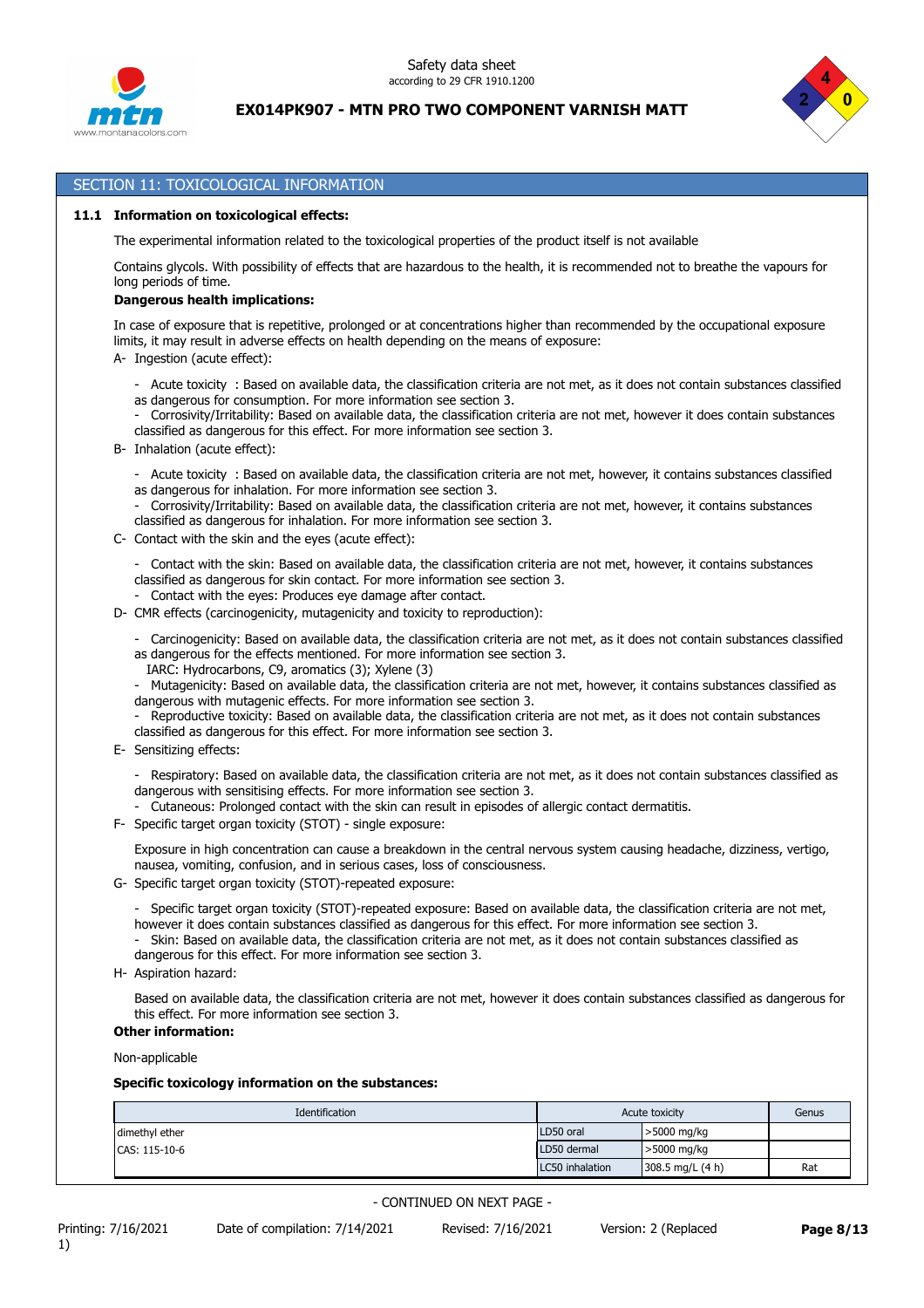



### SECTION 11: TOXICOLOGICAL INFORMATION (continued)

| Identification                                                                                                             |                 | Acute toxicity       | Genus  |
|----------------------------------------------------------------------------------------------------------------------------|-----------------|----------------------|--------|
| acetone                                                                                                                    | LD50 oral       | 5800 mg/kg           | Rat    |
| CAS: 67-64-1                                                                                                               | LD50 dermal     | 7426 mg/kg           | Rabbit |
|                                                                                                                            | LC50 inhalation | 76 mg/L (4 h)        | Rat    |
| N-butyl acetate                                                                                                            | LD50 oral       | 12789 mg/kg          | Rat    |
| CAS: 123-86-4                                                                                                              | LD50 dermal     | 14112 mg/kg          | Rabbit |
|                                                                                                                            | LC50 inhalation | 23.4 mg/L (4 h)      | Rat    |
| Hexamethylene diisocyanate, oligomers                                                                                      | LD50 oral       | 5100 mg/kg           | Rat    |
| CAS: 28182-81-2                                                                                                            | LD50 dermal     | >5000 mg/kg          |        |
|                                                                                                                            | LC50 inhalation | 11 mg/L (4 h) (ATEi) |        |
| Hydrocarbons, C9, aromatics                                                                                                | LD50 oral       | >5000 mg/kg          |        |
| CAS: 64742-95-6                                                                                                            | LD50 dermal     | >5000 mg/kg          |        |
|                                                                                                                            | LC50 inhalation | >20 mg/L (4 h)       |        |
| Ethyl acetate                                                                                                              | LD50 oral       | 4100 mg/kg           | Rat    |
| CAS: 141-78-6                                                                                                              | LD50 dermal     | 20000 mg/kg          | Rabbit |
|                                                                                                                            | LC50 inhalation | $>20$ mg/L (4 h)     |        |
| Xylene                                                                                                                     | LD50 oral       | 2100 mg/kg           | Rat    |
| CAS: 1330-20-7                                                                                                             | LD50 dermal     | 1100 mg/kg           | Rat    |
|                                                                                                                            | LC50 inhalation | 11 mg/L (4 h) (ATEi) |        |
| Reaction mass of bis(1,2,2,6,6-pentamethyl-4-piperidyl) sebacate and methyl 1,2,2,6,6-<br>pentamethyl-4-piperidyl sebacate | LD50 oral       | 3230 mg/kg           | Rat    |
| CAS: Non-applicable                                                                                                        | LD50 dermal     | 3170 mg/kg           | Rabbit |
|                                                                                                                            | LC50 inhalation | $>20$ mg/L           |        |
| 2,3-epoxypropyl neodecanoate                                                                                               | LD50 oral       | 970000 mg/kg         | Rat    |
| CAS: 26761-45-5                                                                                                            | LD50 dermal     | >5000 mg/kg          |        |
|                                                                                                                            | LC50 inhalation | $>20$ mg/L           |        |

### SECTION 12: ECOLOGICAL INFORMATION

The experimental information related to the eco-toxicological properties of the product itself is not available

### **12.1 Ecotoxicity (aquatic and terrestrial, where available):**

| Identification                                                                                                            | Acute toxicity |                   | <b>Species</b>            | Genus      |
|---------------------------------------------------------------------------------------------------------------------------|----------------|-------------------|---------------------------|------------|
| LC50<br>acetone                                                                                                           |                | 5540 mg/L (96 h)  | Oncorhynchus mykiss       | Fish       |
| CAS: 67-64-1                                                                                                              | <b>EC50</b>    | 8800 mg/L (48 h)  | Daphnia pulex             | Crustacean |
|                                                                                                                           | <b>EC50</b>    | 3400 mg/L (48 h)  | Chlorella pyrenoidosa     | Algae      |
| N-butyl acetate                                                                                                           | <b>LC50</b>    | Non-applicable    |                           |            |
| CAS: 123-86-4                                                                                                             | <b>EC50</b>    | Non-applicable    |                           |            |
|                                                                                                                           | <b>EC50</b>    | 675 mg/L (72 h)   | Scenedesmus subspicatus   | Algae      |
| Hexamethylene diisocyanate, oligomers                                                                                     | LC50           | Non-applicable    |                           |            |
| CAS: 28182-81-2                                                                                                           | <b>EC50</b>    | Non-applicable    |                           |            |
|                                                                                                                           | <b>EC50</b>    | 1000 mg/L (72 h)  | Scenedesmus subspicatus   | Algae      |
| Ethyl acetate                                                                                                             | LC50           | 230 mg/L (96 h)   | Pimephales promelas       | Fish       |
| CAS: 141-78-6                                                                                                             | <b>EC50</b>    | 717 mg/L (48 h)   | Daphnia magna             | Crustacean |
|                                                                                                                           | <b>EC50</b>    | 3300 mg/L (48 h)  | Scenedesmus subspicatus   | Algae      |
| Reaction mass of bis(1,2,2,6,6-pentamethyl-4-piperidyl) sebacate<br>and methyl 1,2,2,6,6-pentamethyl-4-piperidyl sebacate | <b>LC50</b>    | $0.9$ mg/L (96 h) | Danio rerio               | Fish       |
| CAS: Non-applicable                                                                                                       | <b>EC50</b>    | Non-applicable    |                           |            |
|                                                                                                                           | <b>EC50</b>    | 1.7 mg/L (72 h)   | N/A                       | Algae      |
| 2,3-epoxypropyl neodecanoate                                                                                              | LC50           | 5 mg/L (96 h)     | Salmo gairdneri           | Fish       |
| CAS: 26761-45-5                                                                                                           | <b>EC50</b>    | 4.8 mg/L (96 h)   | Daphnia magna             | Crustacean |
|                                                                                                                           | <b>EC50</b>    | 3 mg/L (72 h)     | Selenastrum capricornutum | Algae      |

### **12.2 Persistence and degradability:**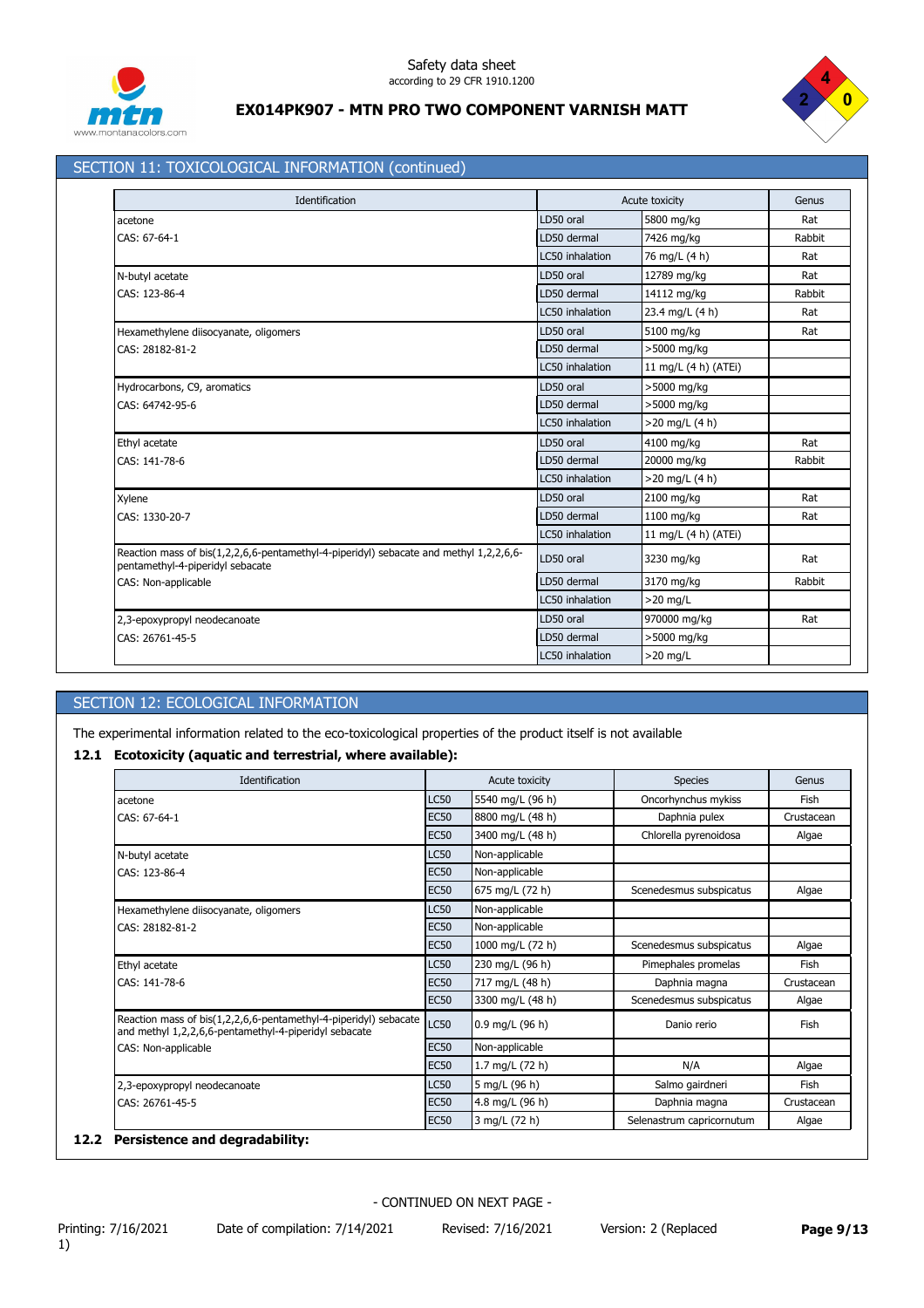



### SECTION 12: ECOLOGICAL INFORMATION (continued)

| Identification                                                                                                               |                  | Degradability  | Biodegradability |                |
|------------------------------------------------------------------------------------------------------------------------------|------------------|----------------|------------------|----------------|
| acetone                                                                                                                      | BOD <sub>5</sub> | Non-applicable | Concentration    | 100 mg/L       |
| CAS: 67-64-1                                                                                                                 | <b>COD</b>       | Non-applicable | Period           | 28 days        |
|                                                                                                                              | BOD5/COD         | Non-applicable | % Biodegradable  | 96 %           |
| N-butyl acetate                                                                                                              | BOD <sub>5</sub> | Non-applicable | Concentration    | Non-applicable |
| CAS: 123-86-4                                                                                                                | <b>COD</b>       | Non-applicable | Period           | 5 days         |
|                                                                                                                              | BOD5/COD         | Non-applicable | % Biodegradable  | 84 %           |
| Ethyl acetate                                                                                                                | BOD <sub>5</sub> | 1.36 g O2/g    | Concentration    | $100$ mg/L     |
| CAS: 141-78-6                                                                                                                | <b>COD</b>       | 1.69 g O2/g    | Period           | 14 days        |
|                                                                                                                              | BOD5/COD         | 0.8            | % Biodegradable  | 83 %           |
| Xylene                                                                                                                       | BOD <sub>5</sub> | Non-applicable | Concentration    | Non-applicable |
| CAS: 1330-20-7                                                                                                               | <b>COD</b>       | Non-applicable | Period           | 28 days        |
|                                                                                                                              | BOD5/COD         | Non-applicable | % Biodegradable  | 88 %           |
| Reaction mass of bis(1,2,2,6,6-pentamethyl-4-piperidyl)<br>sebacate and methyl 1,2,2,6,6-pentamethyl-4-piperidyl<br>sebacate | BOD <sub>5</sub> | Non-applicable | Concentration    | 20 mg/L        |
| CAS: Non-applicable                                                                                                          | <b>COD</b>       | Non-applicable | Period           | 28 days        |
|                                                                                                                              | BOD5/COD         | Non-applicable | % Biodegradable  | 38 %           |
| 2,3-epoxypropyl neodecanoate                                                                                                 | BOD <sub>5</sub> | Non-applicable | Concentration    | $3$ mg/L       |
| CAS: 26761-45-5                                                                                                              | COD              | Non-applicable | Period           | 28 days        |
|                                                                                                                              | BOD5/COD         | Non-applicable | % Biodegradable  | 7%             |

### **12.3 Bioaccumulative potential:**

|                              | Identification |            | Bioaccumulation potential |
|------------------------------|----------------|------------|---------------------------|
| acetone                      |                | <b>BCF</b> | 1                         |
| CAS: 67-64-1                 | Pow Log        |            | $-0.24$                   |
|                              |                | Potential  | Low                       |
| N-butyl acetate              |                | <b>BCF</b> | 4                         |
| CAS: 123-86-4                |                | Pow Log    | 1.78                      |
|                              |                | Potential  | Low                       |
| Ethyl acetate                |                | <b>BCF</b> | 30                        |
| CAS: 141-78-6                |                | Pow Log    | 0.73                      |
|                              |                | Potential  | Moderate                  |
| Xylene                       |                | <b>BCF</b> | 9                         |
| CAS: 1330-20-7               |                | Pow Log    | 2.77                      |
|                              |                | Potential  | Low                       |
| 2,3-epoxypropyl neodecanoate |                | <b>BCF</b> | 371                       |
| CAS: 26761-45-5              |                | Pow Log    | 4.4                       |
|                              |                | Potential  | High                      |

## **12.4 Mobility in soil:**

| Identification  | Absorption/desorption |                      | Volatility |                              |
|-----------------|-----------------------|----------------------|------------|------------------------------|
| dimethyl ether  | <b>Koc</b>            | Non-applicable       | Henry      | Non-applicable               |
| CAS: 115-10-6   | Conclusion            | Non-applicable       | Dry soil   | Non-applicable               |
|                 | Surface tension       | 1.136E-2 N/m (77 °F) | Moist soil | Non-applicable               |
| acetone         | <b>Koc</b>            |                      | Henry      | 2.93 Pa·m <sup>3</sup> /mol  |
| CAS: 67-64-1    | Conclusion            | Very High            | Dry soil   | Yes                          |
|                 | Surface tension       | 2.304E-2 N/m (77 °F) | Moist soil | Yes                          |
| N-butyl acetate | <b>Koc</b>            | Non-applicable       | Henry      | Non-applicable               |
| CAS: 123-86-4   | Conclusion            | Non-applicable       | Dry soil   | Non-applicable               |
|                 | Surface tension       | 2.478E-2 N/m (77 °F) | Moist soil | Non-applicable               |
| Ethyl acetate   | <b>Koc</b>            | 59                   | Henry      | 13.58 Pa·m <sup>3</sup> /mol |
| CAS: 141-78-6   | Conclusion            | Very High            | Dry soil   | Yes                          |
|                 | Surface tension       | 2.324E-2 N/m (77 °F) | Moist soil | Yes                          |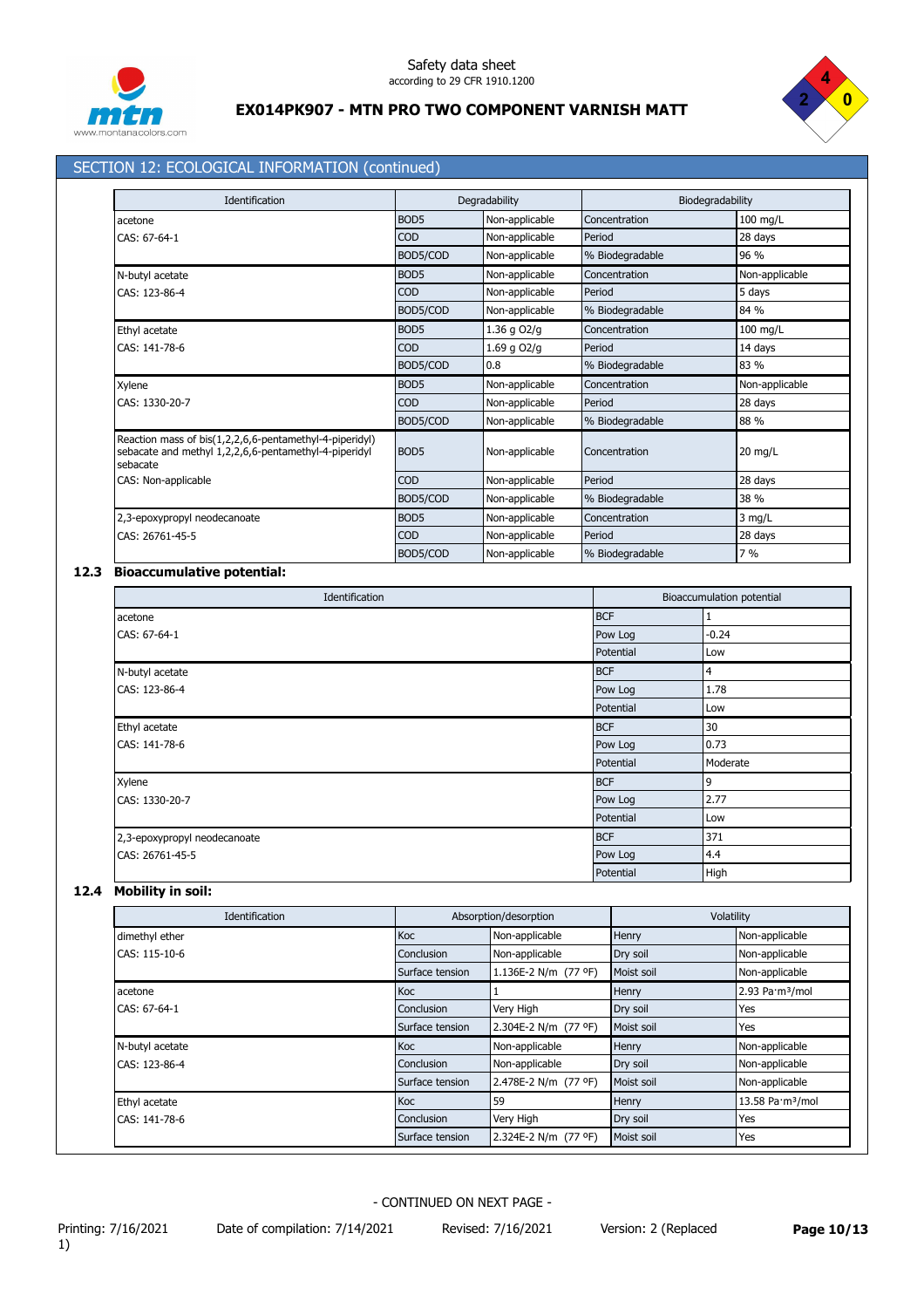



### SECTION 12: ECOLOGICAL INFORMATION (continued)

| Identification                                                                                                               |                 | Absorption/desorption |            | Volatility                    |  |
|------------------------------------------------------------------------------------------------------------------------------|-----------------|-----------------------|------------|-------------------------------|--|
| Xylene                                                                                                                       | Koc             | 202                   | Henry      | 524.86 Pa·m <sup>3</sup> /mol |  |
| CAS: 1330-20-7                                                                                                               | Conclusion      | Moderate              | Dry soil   | Yes                           |  |
|                                                                                                                              | Surface tension | Non-applicable        | Moist soil | Yes                           |  |
| Reaction mass of bis(1,2,2,6,6-pentamethyl-4-piperidyl)<br>sebacate and methyl 1,2,2,6,6-pentamethyl-4-piperidyl<br>sebacate | Koc             | 204400                | Henry      | 0E+0 Pa·m <sup>3</sup> /mol   |  |
| CAS: Non-applicable                                                                                                          | Conclusion      | Immobile              | Dry soil   | <b>No</b>                     |  |
|                                                                                                                              | Surface tension | Non-applicable        | Moist soil | <b>No</b>                     |  |
| 2,3-epoxypropyl neodecanoate                                                                                                 | Koc             | 143                   | Henry      | Non-applicable                |  |
| CAS: 26761-45-5                                                                                                              | Conclusion      | <b>High</b>           | Dry soil   | Non-applicable                |  |
|                                                                                                                              | Surface tension | Non-applicable        | Moist soil | Non-applicable                |  |

### **12.5 Results of PBT and vPvB assessment:**

### Non-applicable

### **12.6 Other adverse effects:**

Not described

### SECTION 13: DISPOSAL CONSIDERATIONS

### **13.1 Disposal methods:**

### **Waste management (disposal and evaluation):**

Consult the authorized waste service manager on the assessment and disposal operations. In case the container has been in direct contact with the product, it will be processed the same way as the actual product. Otherwise, it will be processed as nondangerous residue. We do not recommended disposal down the drain. See epigraph 6.2.

### **Regulations related to waste management:**

Legislation related to waste management:

40 CFR Part 261- IDENTIFICATION AND LISTING OF HAZARDOUS WASTE

### SECTION 14: TRANSPORT INFORMATION

### **Transport of dangerous goods by land:**

With regard to 49 CFR on the Transport of Dangerous Goods:

- **14.1 UN number:** UN1950
- **14.2 UN proper shipping name:** AEROSOLS, flammable
- **14.3 Transport hazard class(es):** 2
	- Labels: 2.1
- **14.4 Packing group, if applicable:** N/A
- **14.5 Marine pollutant:** No
- **14.6 Special precautions which a user needs to be aware of, or needs to comply with, in** Physico-Chemical properties: see section 9 **connection with transport or conveyance either within or outside their premises**
- 14.7 Transport in bulk (according Non-applicable **to Annex II of MARPOL 73/78 and the IBC Code):**

#### **Transport of dangerous goods by sea:**

With regard to IMDG 39-18: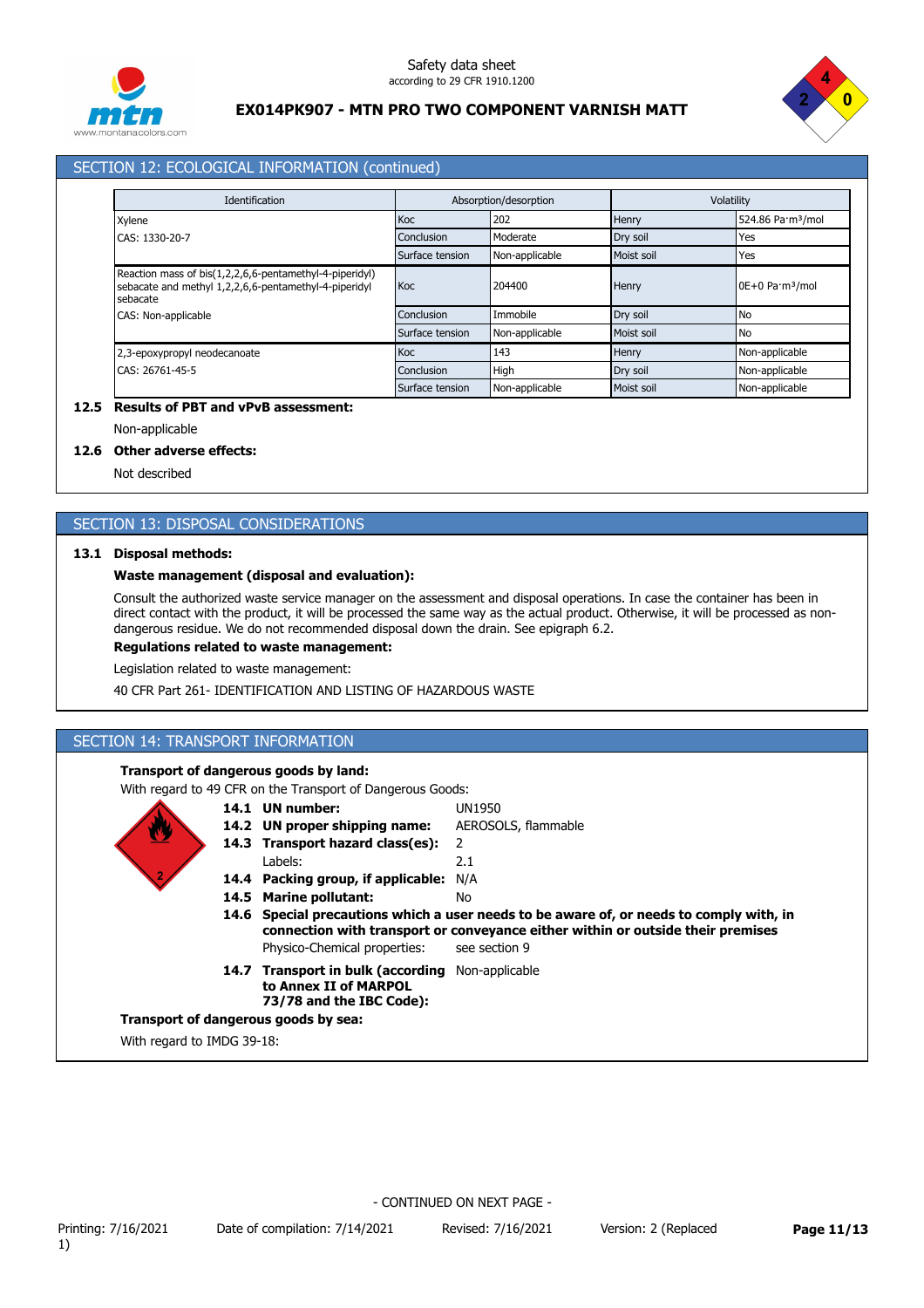

Safety data sheet according to 29 CFR 1910.1200



### **EX014PK907 - MTN PRO TWO COMPONENT VARNISH MATT**

|                                                                                                                                                                                                                                                                                                                                                                                                                                                                                                                                                                                                                           | SECTION 14: TRANSPORT INFORMATION (continued)                                                                                         |                                                                                                                                                                                                          |  |  |
|---------------------------------------------------------------------------------------------------------------------------------------------------------------------------------------------------------------------------------------------------------------------------------------------------------------------------------------------------------------------------------------------------------------------------------------------------------------------------------------------------------------------------------------------------------------------------------------------------------------------------|---------------------------------------------------------------------------------------------------------------------------------------|----------------------------------------------------------------------------------------------------------------------------------------------------------------------------------------------------------|--|--|
|                                                                                                                                                                                                                                                                                                                                                                                                                                                                                                                                                                                                                           | 14.1 UN number:<br>14.2 UN proper shipping name:<br>14.3 Transport hazard class(es):<br>Labels:<br>14.4 Packing group, if applicable: | <b>UN1950</b><br>AEROSOLS, flammable<br>2<br>2.1<br>N/A                                                                                                                                                  |  |  |
|                                                                                                                                                                                                                                                                                                                                                                                                                                                                                                                                                                                                                           | 14.5 Marine pollutant:                                                                                                                | No<br>14.6 Special precautions which a user needs to be aware of, or needs to comply with, in                                                                                                            |  |  |
|                                                                                                                                                                                                                                                                                                                                                                                                                                                                                                                                                                                                                           | Special regulations:<br>EmS Codes:<br>Physico-Chemical properties:<br>Limited quantities:<br>Segregation group:                       | connection with transport or conveyance either within or outside their premises<br>63, 959, 190, 277, 327, 344<br>$F-D, S-U$<br>see section 9<br>1 <sub>L</sub><br>Non-applicable                        |  |  |
|                                                                                                                                                                                                                                                                                                                                                                                                                                                                                                                                                                                                                           | 14.7 Transport in bulk (according<br>to Annex II of MARPOL<br>73/78 and the IBC Code):                                                | Non-applicable                                                                                                                                                                                           |  |  |
|                                                                                                                                                                                                                                                                                                                                                                                                                                                                                                                                                                                                                           | Transport of dangerous goods by air:                                                                                                  |                                                                                                                                                                                                          |  |  |
| With regard to IATA/ICAO 2021:                                                                                                                                                                                                                                                                                                                                                                                                                                                                                                                                                                                            |                                                                                                                                       |                                                                                                                                                                                                          |  |  |
|                                                                                                                                                                                                                                                                                                                                                                                                                                                                                                                                                                                                                           | 14.1 UN number:<br>14.2 UN proper shipping name:<br>14.3 Transport hazard class(es):<br>Labels:                                       | <b>UN1950</b><br>AEROSOLS, flammable<br>$\overline{2}$<br>2.1                                                                                                                                            |  |  |
|                                                                                                                                                                                                                                                                                                                                                                                                                                                                                                                                                                                                                           | 14.4 Packing group, if applicable:                                                                                                    | N/A                                                                                                                                                                                                      |  |  |
|                                                                                                                                                                                                                                                                                                                                                                                                                                                                                                                                                                                                                           | 14.5 Marine pollutant:<br>Physico-Chemical properties:                                                                                | <b>No</b><br>14.6 Special precautions which a user needs to be aware of, or needs to comply with, in<br>connection with transport or conveyance either within or outside their premises<br>see section 9 |  |  |
|                                                                                                                                                                                                                                                                                                                                                                                                                                                                                                                                                                                                                           | 14.7 Transport in bulk (according Non-applicable<br>to Annex II of MARPOL<br>73/78 and the IBC Code):                                 |                                                                                                                                                                                                          |  |  |
|                                                                                                                                                                                                                                                                                                                                                                                                                                                                                                                                                                                                                           |                                                                                                                                       |                                                                                                                                                                                                          |  |  |
| SECTION 15: REGULATORY INFORMATION                                                                                                                                                                                                                                                                                                                                                                                                                                                                                                                                                                                        |                                                                                                                                       |                                                                                                                                                                                                          |  |  |
| 15.1 Safety, health and environmental regulations specific for the product in question:<br>SARA Title III - Toxic Chemical Release Inventory Reporting (Section 313): Xylene<br>California Proposition 65 (the Safe Drinking Water and Toxic Enforcement Act of 1986): WARNING: Cancer -<br>www.P65Warnings.ca.gov.<br>The Toxic Substances Control Act (TSCA) : dimethyl ether ; acetone ; N-butyl acetate ; Hexamethylene diisocyanate, oligomers<br>; Ethyl acetate ; Xylene ; 2,3-epoxypropyl neodecanoate<br>Massachusetts RTK - Substance List: dimethyl ether ; acetone ; N-butyl acetate ; Ethyl acetate ; Xylene |                                                                                                                                       |                                                                                                                                                                                                          |  |  |

New Jersey Worker and Community Right-to-Know Act: dimethyl ether ; acetone ; N-butyl acetate ; Ethyl acetate ; XyleneNew York RTK - Substance list: dimethyl ether ; acetone ; N-butyl acetate ; Ethyl acetate ; Xylene

Pennsylvania Worker and Community Right-to-Know Law: dimethyl ether ; acetone ; N-butyl acetate ; Ethyl acetate ; XyleneCANADA-Domestic Substances List (DSL): dimethyl ether ; acetone ; N-butyl acetate ; Hexamethylene diisocyanate, oligomers ;Ethyl acetate ; Xylene ; 2,3-epoxypropyl neodecanoate

CANADA-Non-Domestic Substances List (NDSL): Non-applicable

NTP (National Toxicology Program): Non-applicable

Minnesota - Hazardous substances ERTK: dimethyl ether ; acetone ; N-butyl acetate ; Ethyl acetate ; Xylene Rhode Island - Hazardous substances RTK: dimethyl ether ; acetone ; N-butyl acetate ; Ethyl acetate ; Xylene

OSHA Specifically Regulated Substances (29 CFR 1910.1001-1096): Non-applicable

Hazardous Air Pollutants (Clean Air Act): Xylene

Hazardous substances release notification under CERCLA sections 102-103 (40 CFR Part 302): acetone (5000 pounds) ; N-butylacetate (5000 pounds) ; Ethyl acetate (5000 pounds) ; Xylene (100 pounds)

**Specific provisions in terms of protecting people or the environment:**

It is recommended to use the information included in this safety data sheet as data used in a risk evaluation of the local circumstances in order to establish the necessary risk prevention measures for the manipulation, use, storage and disposal of this product.

### **Other legislation:**